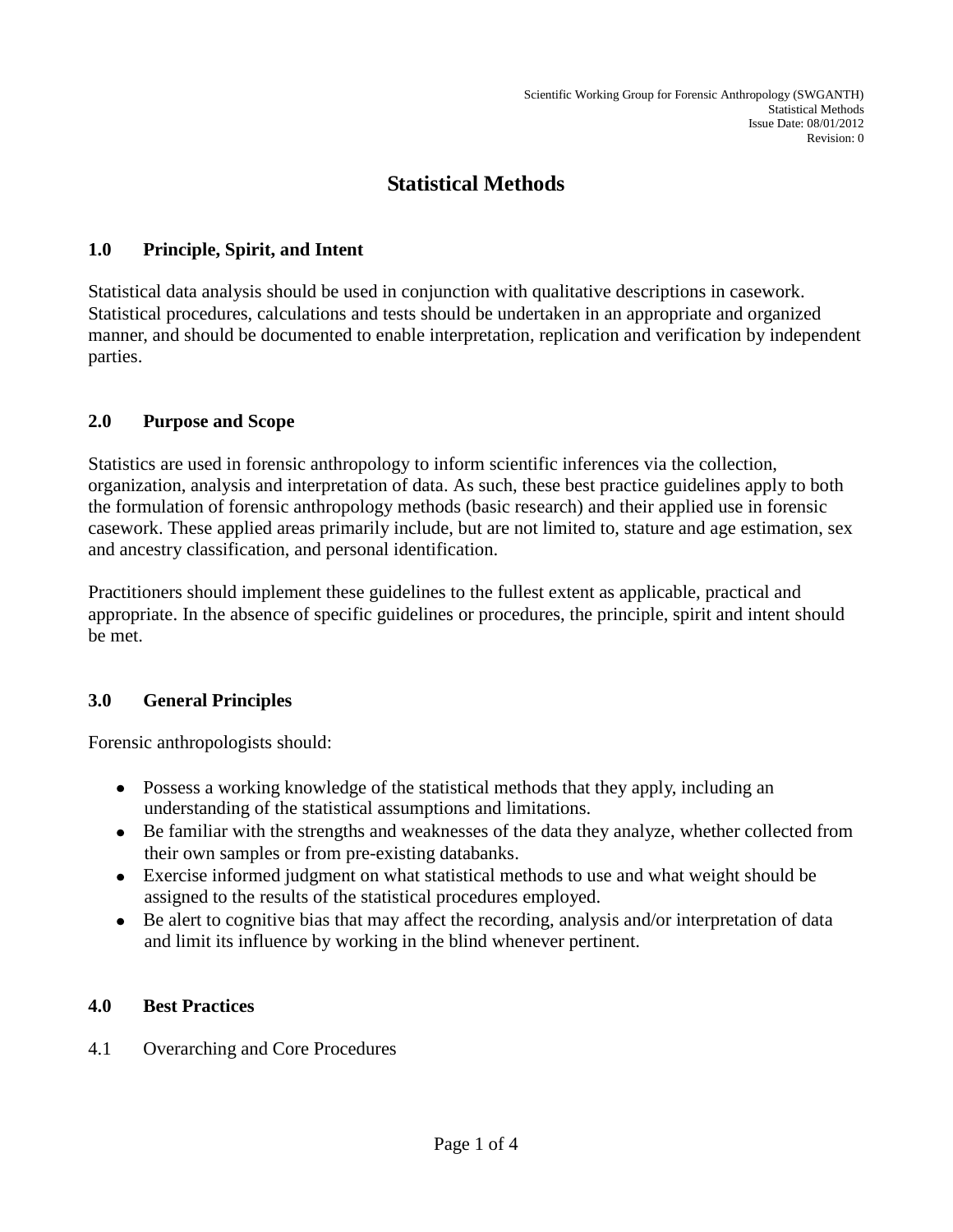## 4.1.1 Sampling

Adequacy of reference samples is crucial to the legitimacy of statistical results. A 'reference sample' is used to estimate a population parameter(s) and for this reason is sometimes called the 'calibration sample.'

Statistical models employed for hypothesis testing are only as good as the reference sample upon which the data are based. In general, samples should be large and randomly drawn from their population (with respect to the traits being measured) to meet the assumptions of most statistical models and parametric statistical significance tests. Where the differences within and/or between groups are of practical consequence, the reference samples should be relevant to the case at hand (e.g., same temporal period, sex, age, and ancestry). The analytical notes should clearly document what reference samples were used (e.g., give citations to the studies employed).

Model performance should ideally be tested using an independent sample (i.e., holdout group). If the reference sample used to derive the estimation model is used for validation, appropriate statistical methods should be employed to minimize bias (e.g., leave-one-out classification).

4.1.2 Data Collection and Organization

Data should be:

- Collected as prescribed by the methods for which the data are to be employed.
- Collected to an acceptable and meaningful level of precision (e.g., appropriate number of significant figures or decimal places).
- Collected using accurate, performance-checked, measuring instruments when metrically established.
- Organized in an orderly manner conducive to technical review / verification.

When appropriate and permissible, anonymized raw data should be submitted to open-access anthropological data repositories to support future research and method improvements.

4.1.3 Statistical Assumptions

Whatever statistical method is employed, the assumptions of the method (e.g., normality, equal variances, random sampling, independence of samples, data type) should be met by the data.

4.1.4 Error and the Uncertainty of Measurement

Any potential problems arising from errors (e.g., intraobserver, interobserver) and/or uncertainty of measurement (e.g., sampling, preservation state) that may affect the accuracy and/or reliability of the test results should be recorded.

Point estimates should be accompanied by clearly labeled prediction intervals. Other estimation and classification results should be accompanied by an indicator of certainty, such as the positive or negative predictive value, correct classification rate, posterior probabilities, and/or typicality probabilities.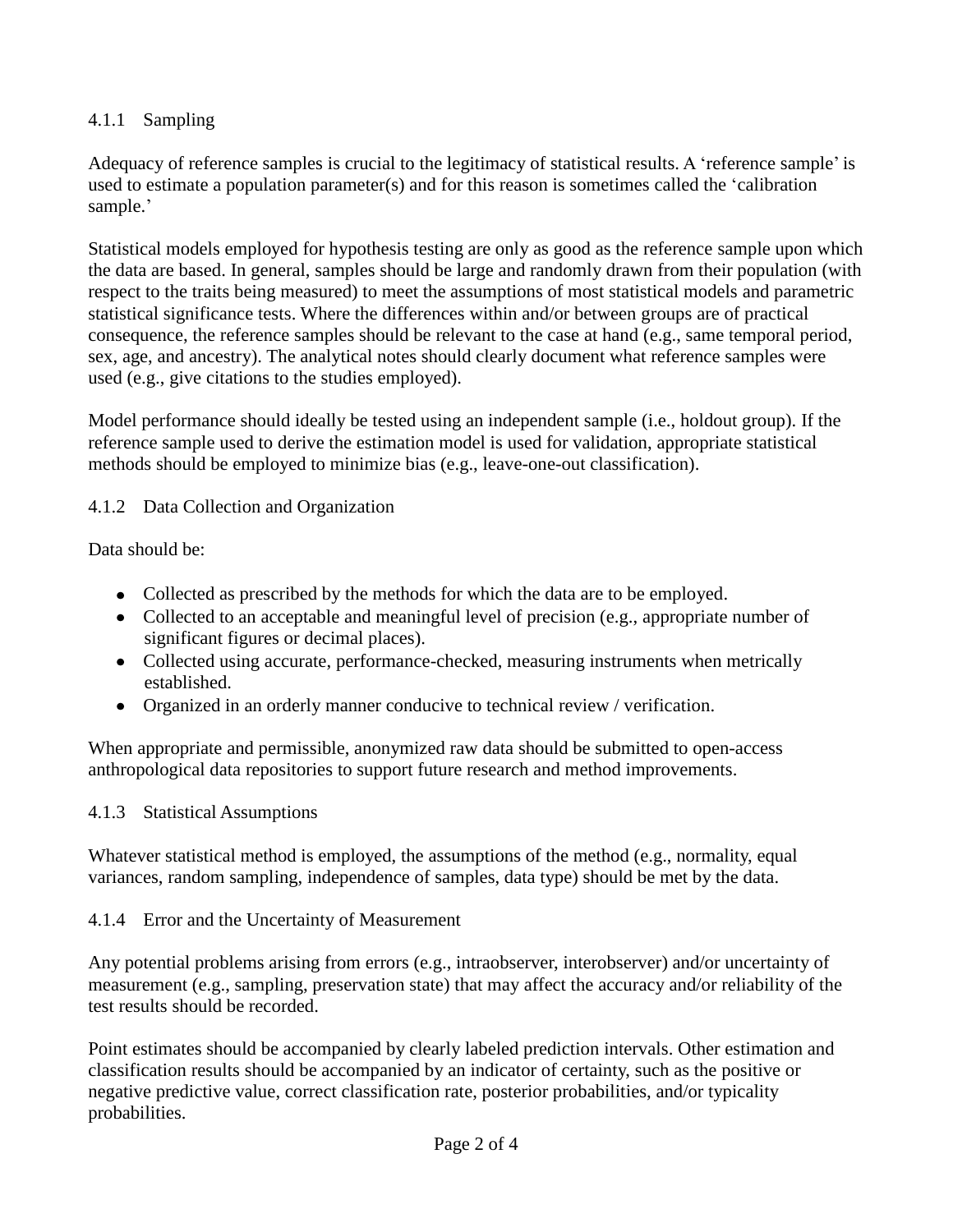## 4.1.5 Multiple Variables

Multivariate statistics should typically be employed for multivariate data to: maximize the ability to detect differences, explain variation within the data set, mitigate problems of correlation among variables, and reduce the opportunity for Type I error.

When multiple variables are employed to construct prediction or classification models, care should be taken to avoid model over-fitting, especially when employing small samples.

### 4.1.6 Null-Hypothesis Tests

For research and development of methods, comprehensive exploratory and descriptive data analysis should be conducted prior to null-hypothesis testing to include calculation of moment statistics (mean, variance, kurtosis, and skewness) and/or visualization of the data (i.e., plotting).

The criteria used for setting statistical significance or power should be explicitly stated. Note: universal criteria do not exist for establishing statistical significance or defining acceptable levels of power. As a general rule, p-values should be low and power should be high. Commonly employed p-value thresholds are: 0.05 and 0.01. A power  $\geq$ 0.80 is typically favored. In casework applications, the significance levels recommended in the published test protocol should be documented (whether utilized or not).

The p-values should be reported to an acceptable and meaningful level of precision (i.e., appropriate number of decimal places). P-values should be used as an indicator of the strength of evidence that the data depart from the null-hypothesis. P-values should not be confused with measurements of the strength of an effect (i.e., low p-values only indicate evidence of some effect or that the effect is not nil). Effect magnitudes should be calculated using an appropriate strength of association (e.g.,  $r^2$ ,  $\eta^2$ ) and/or effect size statistic.

#### 4.1.7 Classification

Classification includes methods of finding the most similar group or individual in a reference sample. When a classification model is employed in forensic casework, the test result should be accompanied by the model's predictive values, posterior probabilities and/or typicality probabilities. These statistics should be regarded as approximate for the case at hand because all models are estimations.

Classification functions will always indicate the most similar group or individual. Therefore, when the unknown's true group or reference data is not represented in the reference sample(s), analysts should be cognizant that misleading results may be produced.

Typicality probabilities measure the deviation of the data from the null hypothesis that the individual comes from a particular group. Since atypical individuals may be encountered in forensic casework (to include individuals with pathological conditions) care should be exercised when interpreting typicality probabilities. If the typicality probabilities for all groups are low and the reference samples are truly applicable, a thorough check for measurement errors is prudent.

Frequentist statistics should not be confused with Bayesian statistics. Bayesian analysis uses prior probabilities, which should be carefully formulated and explicitly described, justified, and documented.